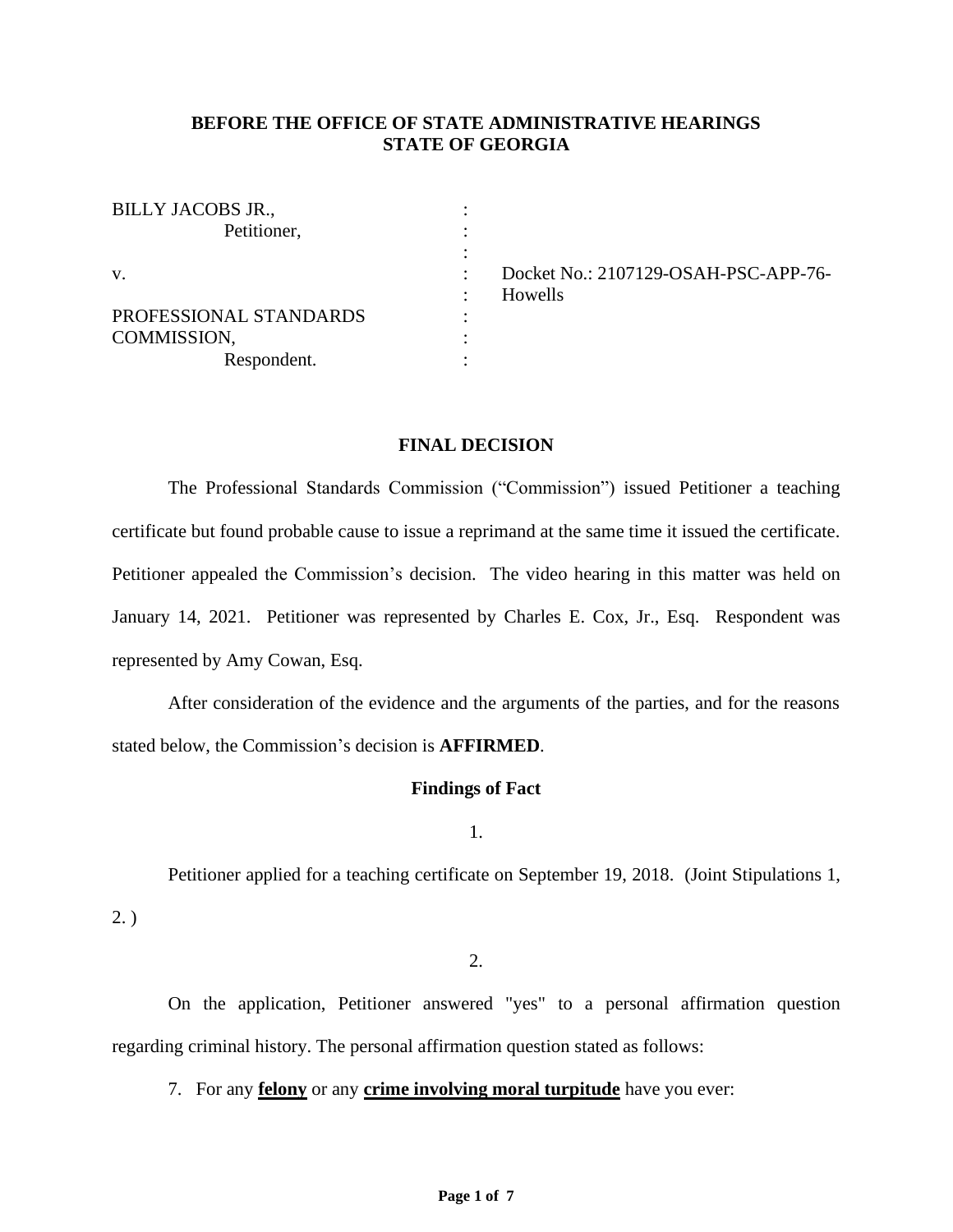- Pled guilty;
- Entered a plea of nolo contendere;
- Been found guilty;
- Pled guilty to a lesser offense;
- Been granted first offender treatment without adjudication of guilt;
- Participated in a pre-trial diversion program;
- Been found not guilty by reason of insanity; or
- Been placed under a court order whereby an adjudication or sentence was withheld?

(Joint Stipulation 2.)

3.

Petitioner was charged with theft by shoplifting after an arrest on November 26, 2002. Nolle prosequi was entered in the case on April 16, 2003. Case No. 2003-C-066256 (State Court of Houston County, April 16, 2003). (Joint Stipulation 3.)

4.

On June 24, 2003, Petitioner entered a not guilty plea to felony theft by receiving stolen property. On July 16, 2003, nolle prosequi was entered in the case after restitution was paid. *State v. Billy Jacobs, Jr.*, Case No. 2003-C-30261L (Houston County Superior Court, July 16, 2003). (Joint Stipulation 4.)

5.

In 2009, Petitioner was charged with felony theft by conversion. On August 4, 2009, nolle prosequi was entered in the case after restitution was paid. *State v. Billy Jacobs, Jr.*, Case No. 2009-C-41242L (Houston County Superior Court, August 4, 2009). (Joint Stipulation 5.)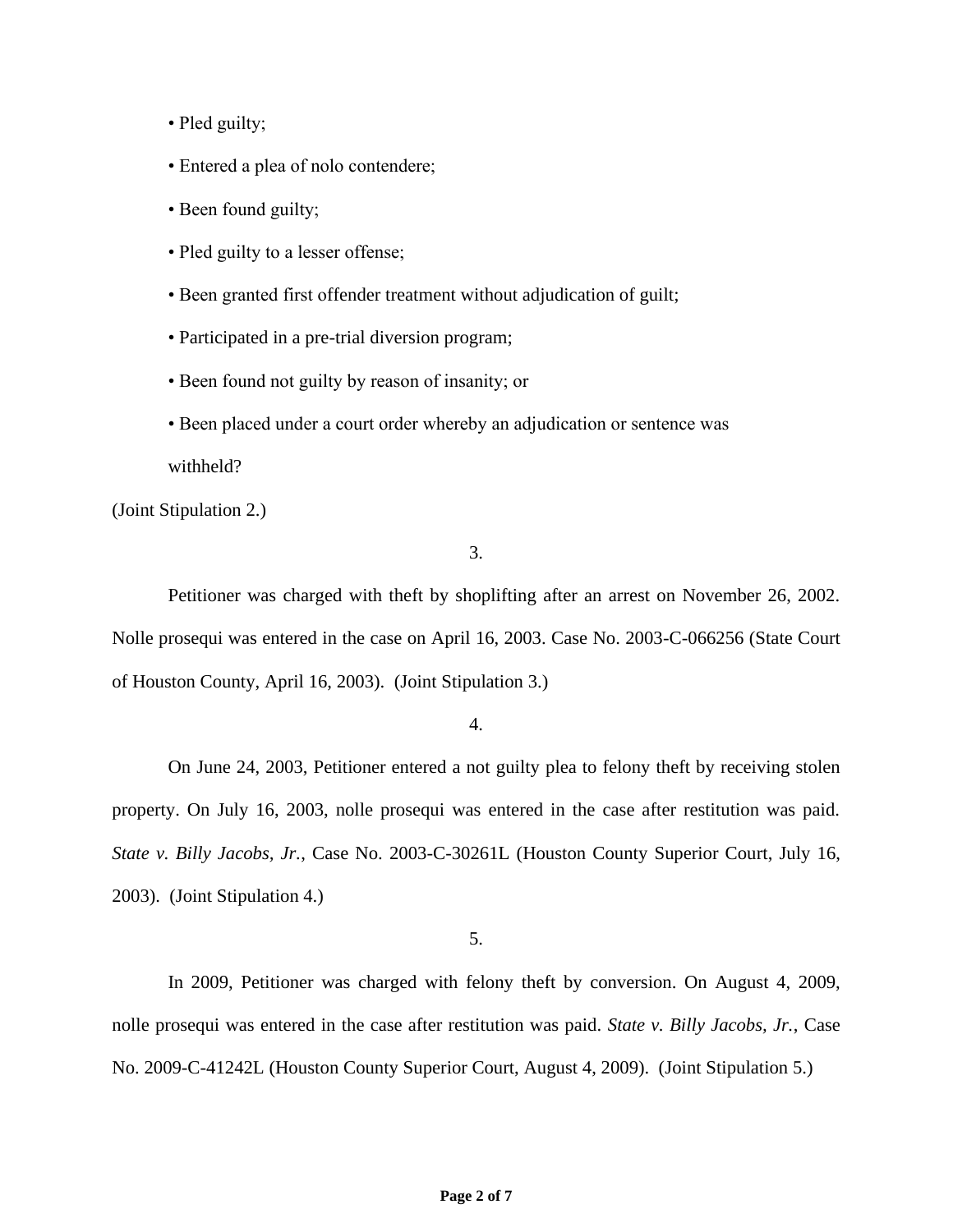6.

On November 17, 2010, Petitioner entered a guilty plea to misdemeanor theft by taking. *State v. Billy Jacobs, Jr.*, Case No. 2010–C-43743 (Houston County Superior Court, November 17, 2010). (Joint Stipulation 6.)

# 7.

Based upon the facts and circumstances set forth above, the Commission found probable cause for a reprimand. In particular, the Commission decided that alleged conduct of Petitioner violated Rule  $505-6-01(3)(a)$  [Legal Compliance – Criminal Acts] (2018) and Rule  $505-6-$ .01(5)(a)(7) [Good and Sufficient Cause] (2018) of the Rules of the Professional Standards Commission. (Statement of Matters Asserted ¶ 7; Petitioner's Response to Statement of Matters Asserted ¶ 7.)

#### 8.

Paul Phillips is an investigator with the Ethics Division of the Georgia Professional Standards Commission. He has been employed in that capacity for approximately five and a half years. Mr. Phillips testified that whenever an applicant answers "yes" to a personal affirmation question, the Commission launches an investigation. Mr. Phillips conducted the investigation regarding Petitioner's past criminal history. Upon completion of his investigation, he reported his findings to the Commission. (Testimony of Paul Phillips.)

#### 9.

It is Mr. Phillips' understanding that in the past, when faced with multiple criminal offenses within a ten to fifteen-year time span, the Commission would routinely deny any application for a certificate. However, more recently, to give individuals a second chance, the Commission has, in some cases, granted a certificate and issued a reprimand simultaneously. In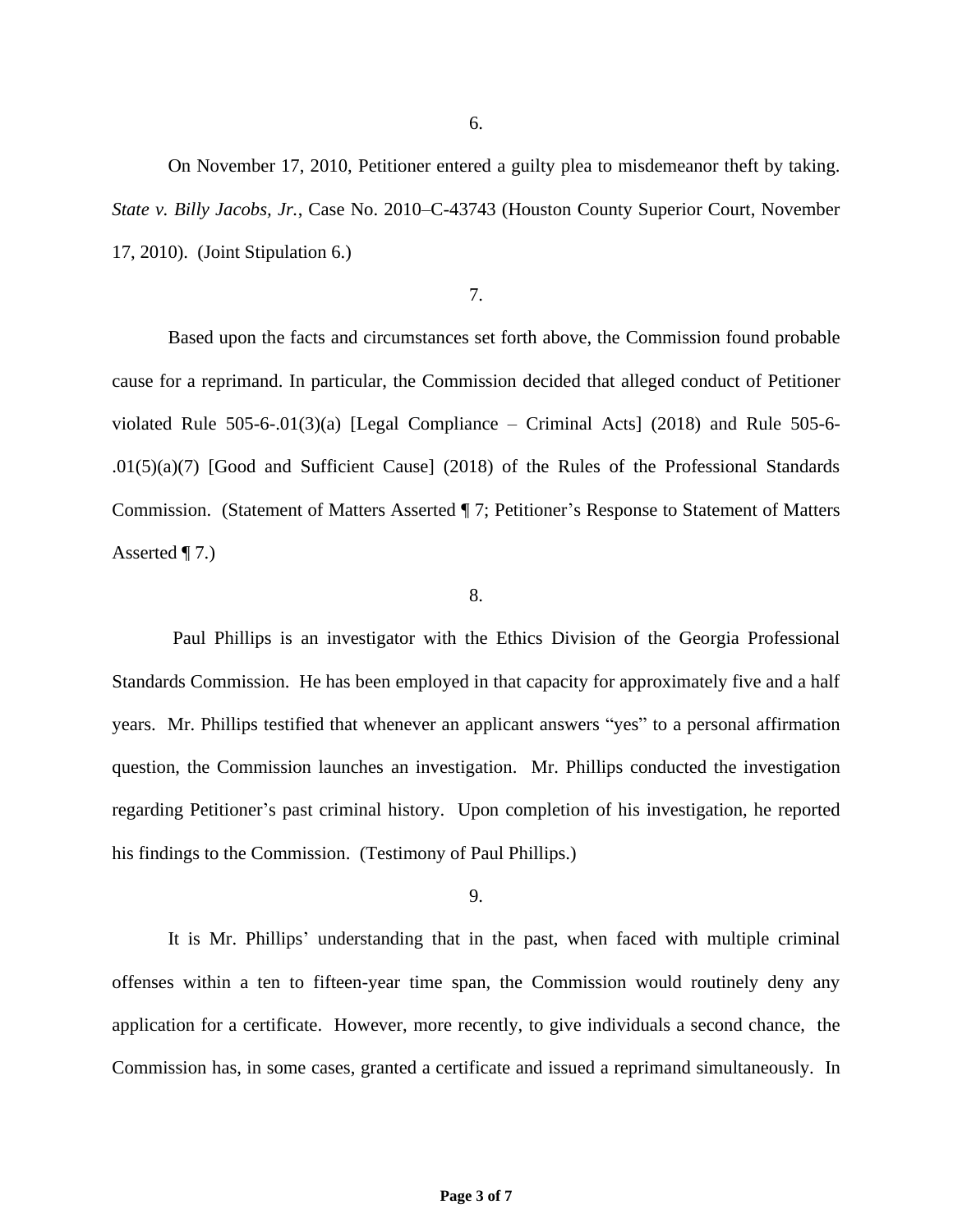Mr. Phillips' experience, this usually happens when the criminal history is remote or there were only one or two minor offenses. Mr. Phillips was surprised when the Commission decided to grant the Petitioner a certificate and administer a reprimand. In his experience, the Commission usually denies a certificate when there are more than three felonies or crimes of moral turpitude within a fifteen-year span. (Testimony of Paul Phillips.)

### **Conclusions of Law**

1.

Petitioner as an applicant bears the burden of proof. Ga. Comp. R. & Regs. 616-1-2-.07. The standard of proof is a preponderance of the evidence. Ga. Comp. R. & Regs. 616-1-2-.21.

2.

The Commission has adopted a Code of Ethics for Educators, which defines the professional behavior of educators and serves as a guide to ethical conduct. Ga. Comp. R. & Regs. r. 505-6-.01(1). Furthermore, the Code of Ethics for Educators defines unethical conduct which justifies disciplinary action against educators<sup>1</sup>. *Id*. Importantly, the Code "provides" guidance for protecting the health, safety, and general welfare of students." *Id.* The Commission may deny a certificate for the same grounds that it may sanction an educator who currently holds a certificate.<sup>2</sup> Ga. Comp. R. & Regs. 505-6-.01(5)(a). Here, the Commission asserted that Petitioner violated Rule 505-6-.01(3)(a) [Legal Compliance] and Rule 505-6-  $.01(5)(a)(7)$  [any other good and sufficient cause that renders an educator unfit].

<sup>&</sup>lt;sup>1</sup> The term "educator" includes teachers, school or school system administrators, or other education personnel who hold a certificate or who have applied for but have not yet received a certificate. Ga. Comp. R. & Regs. r. 505-6- .01(2)(d) (2018).

<sup>&</sup>lt;sup>2</sup> The term "certificate" includes "any teaching, service, or leadership certificate, license, or permit" issued by the Commission. Ga. Comp. R. & Regs. 505-6-.01(2)(b)(2018).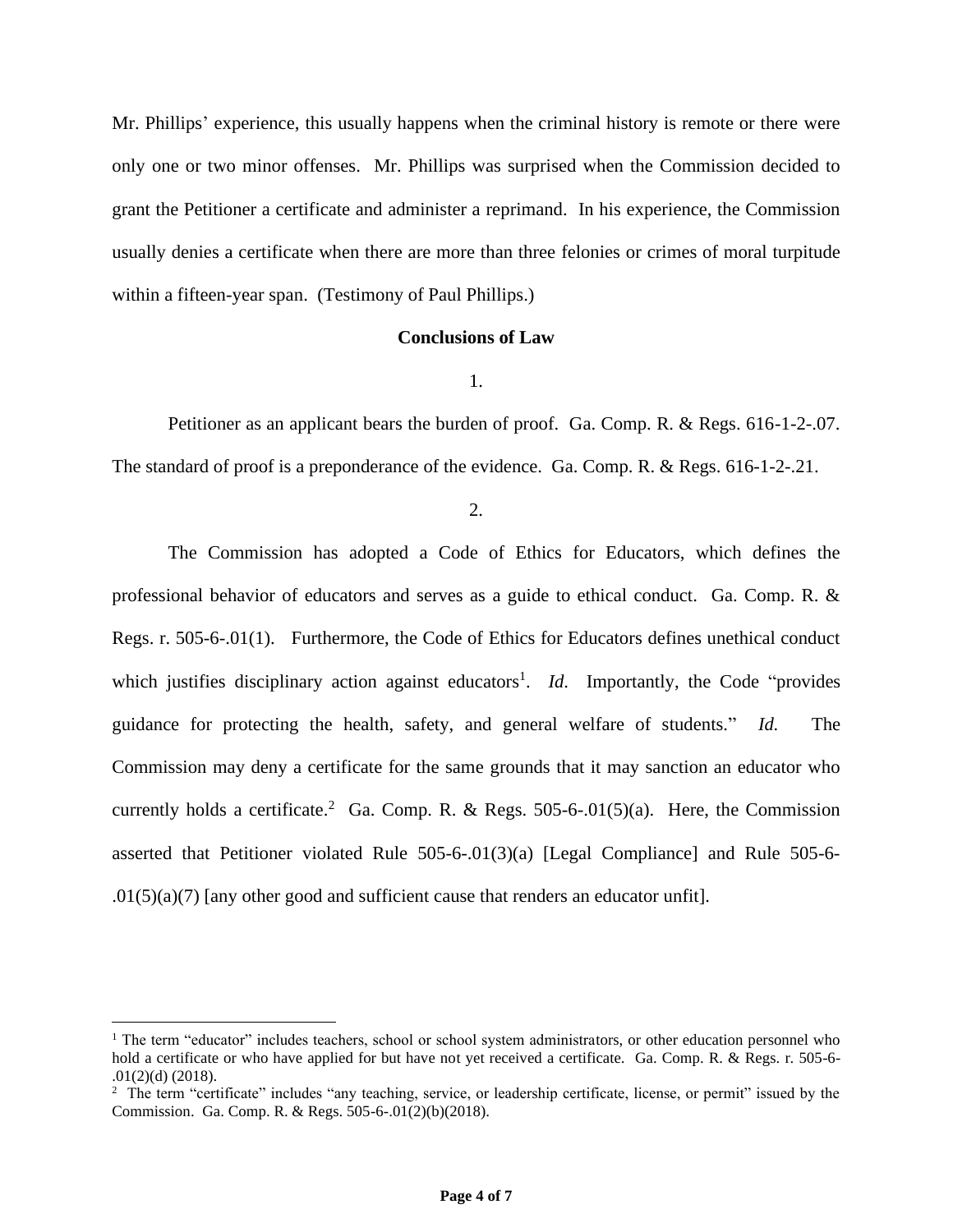The Commission cited Commission Rule 505-6-.01(3)(a) as a ground for the issuance of

a reprimand. Standard 1 of the Code of Ethics for Educators states, in pertinent part:

(a) Standard 1: Legal Compliance - An educator shall abide by federal, state, and local laws and statutes. Unethical conduct includes but is not limited to the commission or conviction of a felony or of any crime involving moral turpitude; of any other criminal offense involving the manufacture, distribution, trafficking, sale, or possession of a controlled substance or marijuana as provided for in Chapter 13 of Title 16; or of any other sexual offense as provided for in Code Section 16-6-1 through 16-6-17, 16-6-20, 16-6-22.2, or 16-12-100; or any other laws applicable to the profession.

Ga. Comp. R. & Regs. 505-6-.01(3)(a).

4.

As noted in the Findings of Fact, Petitioner was charged with theft crimes in 2002, 2003, 2009, and 2010. A nolle prosequi was entered as to the charges regarding the 2002 theft by shoplifting, the 2003 felony theft by receiving stolen goods, and the 2009 theft by conversion. However, Petitioner was required to pay restitution for the 2003 and 2009 charges. He pleaded guilty to the 2010 misdemeanor theft by taking. Theft is a crime of moral turpitude. *Sapp v. State*, 271 Ga. 446, 448 (1999); *In re Lenoir*, 265 Ga. 403 (1995). Therefore, Petitioner's previous conduct is a violation of Standard 1 of the Code of Ethics. Violation of the Code of Ethics amounts to unethical conduct and grounds upon which the Commission may deny a certificate or issue a sanction. Ga. Comp. R. & Regs.  $505-6-01(5)(a)(1)$ .

5.

Petitioner, through his counsel, argued that the Commission does not have the authority to grant Petitioner a certificate and simultaneously reprimand him based on past criminal conduct. The basis of the Petitioner's argument is the definition of "educator," which includes those who have a certificate and those who have applied for a certificate. Ga. Comp. R. & Regs.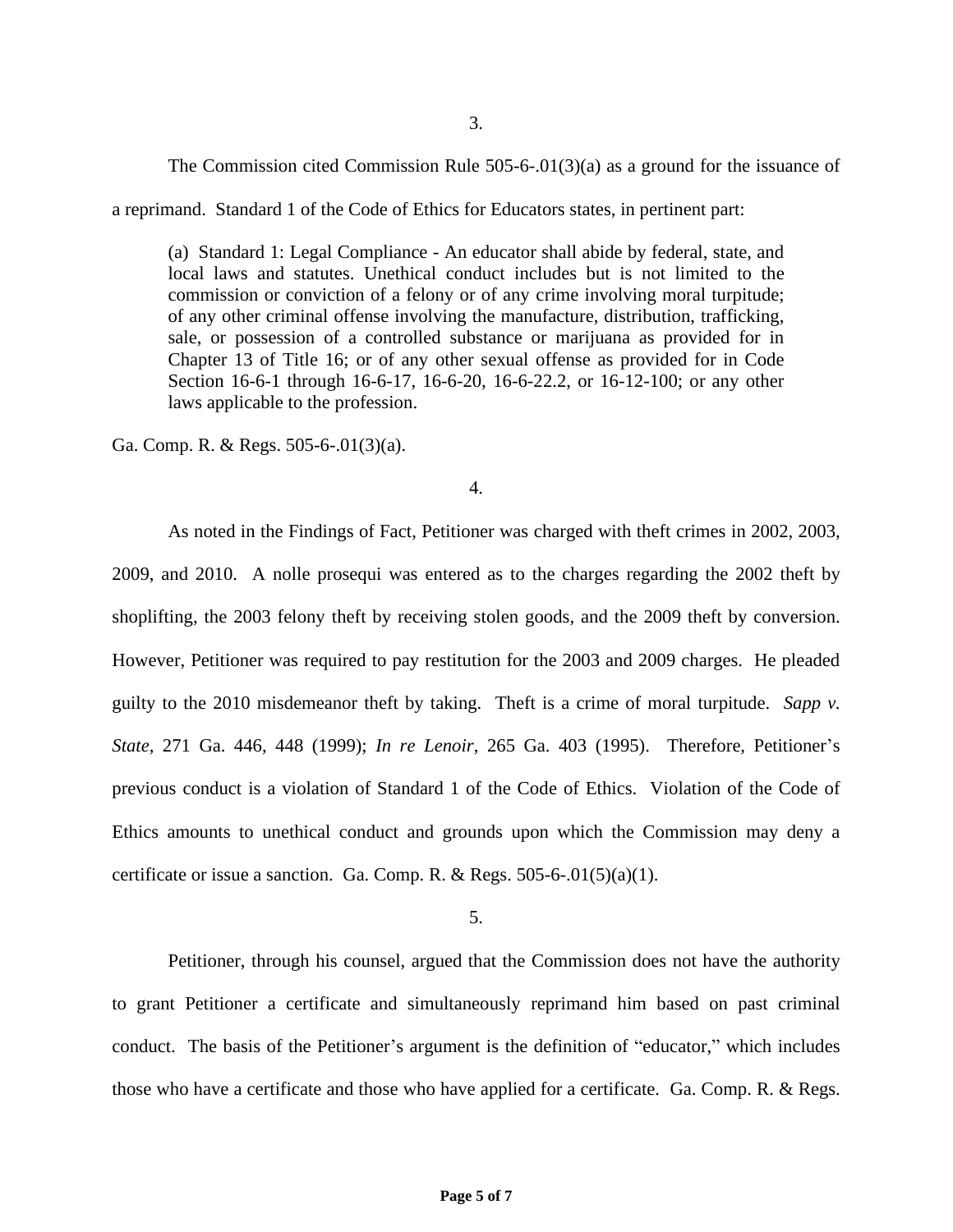r. 505-6-.01(2)(d). Thus, according to Petitioner, because he did not apply for his certificate until 2018, he was not an educator at the time he committed any crimes (i.e., between 2002 and 2010). While this argument may have some surface appeal, the undersigned ultimately concludes that it is without merit and not in keeping with the overall purpose of the Code of Ethics.

## 6.

The rules are clear. The Commission has the authority to deny a certificate to an applicant who has violated the Code of Ethics. Thus, any such violation would have to occur before the individual received a certificate. As noted above, the Code of Ethics "provides guidance for protecting the health, safety, and general welfare of students." Ga. Comp. R. & Regs. 505-6-.01(1). Given this purpose, it is not likely that the legislature or the Commission intended to limit the Commission's ability to deny a certificate for criminal conduct to those crimes committed during the time between the application and the issuance of a certificate. To do so would severely hamstring the Commission from protecting the health, safety, and welfare of students. One could envision a scenario where an applicant had committed heinous crimes for years up to, and including, the day before he submitted his application, but then committed no crimes between the time of the application and when his certificate was issued. To give such an individual a certificate would not serve the purpose of the Code of Ethics.

### 7.

A major purpose of the statutes and regulations governing the professional standards of educators is to "attract the highest possible number of qualified personnel to become educators in Georgia." O.C.G.A. § 20-2-982(2). If the Commission was limited only to denying a certificate for an individual who had a relatively remote criminal history, the pool of qualified personnel would be limited. The Commission's ability to issue a certificate and reprimand an educator for